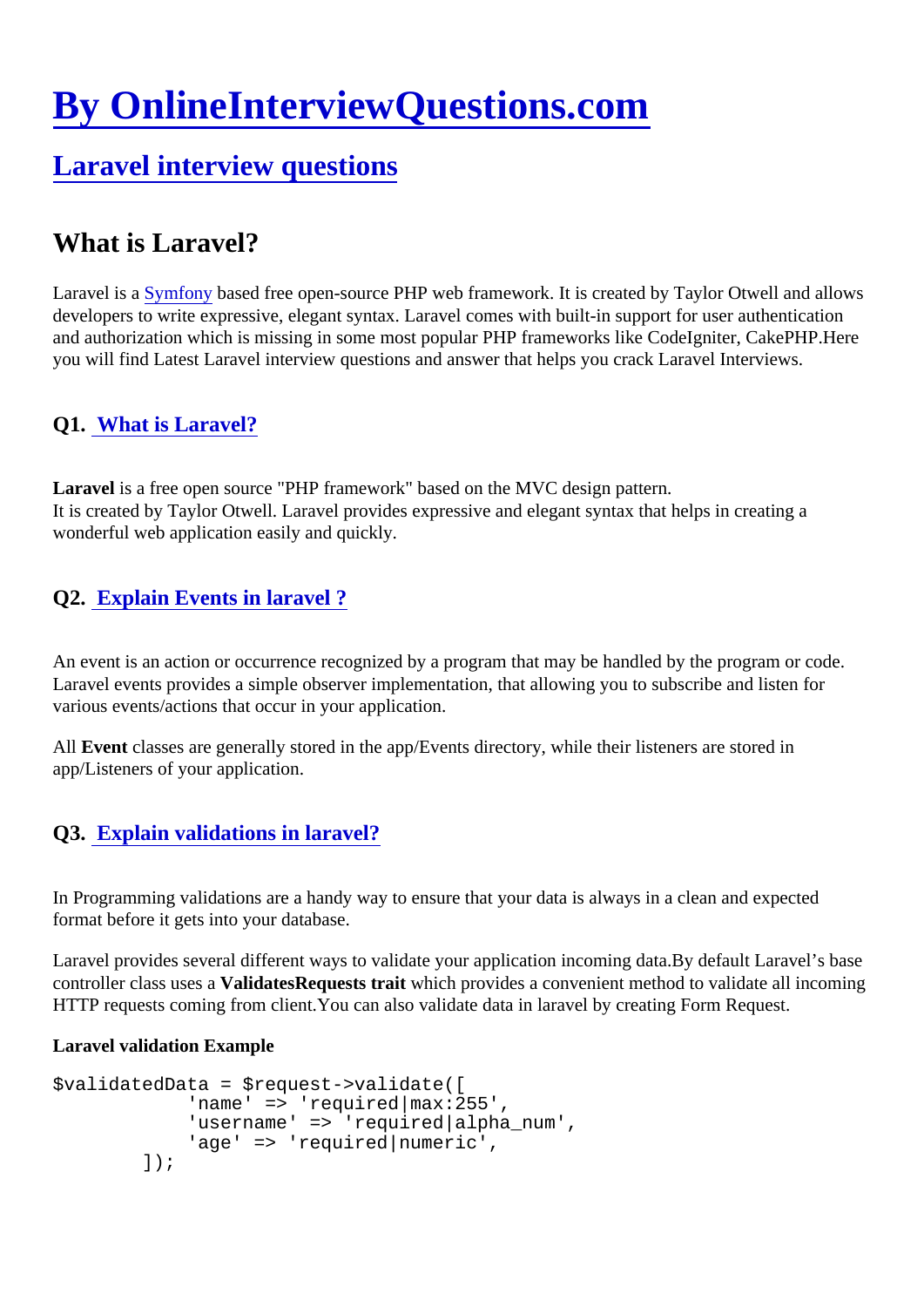## Q4. [How to install laravel via composer ?](https://www.onlineinterviewquestions.com/install-laravel-via-composer/)

You can install Laravel via composer by running below command.

composer create-project laravel/laravel your-project-name version

Also Rea[d Core PHP Interview Questions and Answers for 2](https://www.onlineinterviewquestions.com/blog/how-to-face-php-interview-tips-and-advice/)019

#### Q5. [List some features of laravel 6](https://www.onlineinterviewquestions.com/list-features-laravel-5-0/) ?

#### Laravel 6 features

- •Inbuilt CRSF (ross-site request forge) Protection.
- Inbuilt paginations
- [Reverse Routin](https://www.onlineinterviewquestions.com/reverse-routing-laravel/)g
- Query builder
- Route caching
- Database Migration
- IOC (Inverse of Control) Container Or service container.
- Job middleware
- Lazy collections

#### Q6. [What is PHP artisan. List out some artisan commands](https://www.onlineinterviewquestions.com/php-artisan-list-artisan-commands/) ?

PHP artisan is the command line interface/tool included with Laravel. It provides a number of helpful commands that can help you while you build your application easily. Here are the list of some artisan command:-

- php artisan list
- php artisan help
- php artisan tinker
- php artisan make
- php artisan –versian
- php artisan make model model\_name
- php artisan make controller controller\_name

#### Q7. [List some default packages provided by Laravel Framework](https://www.onlineinterviewquestions.com/ist-default-packages-provided-laravel-5/)?

Below are a list of some official/ default packages provided by Laravel

- Cashier
- Envov
- Passport
- Scout
- Socialite
- Horizon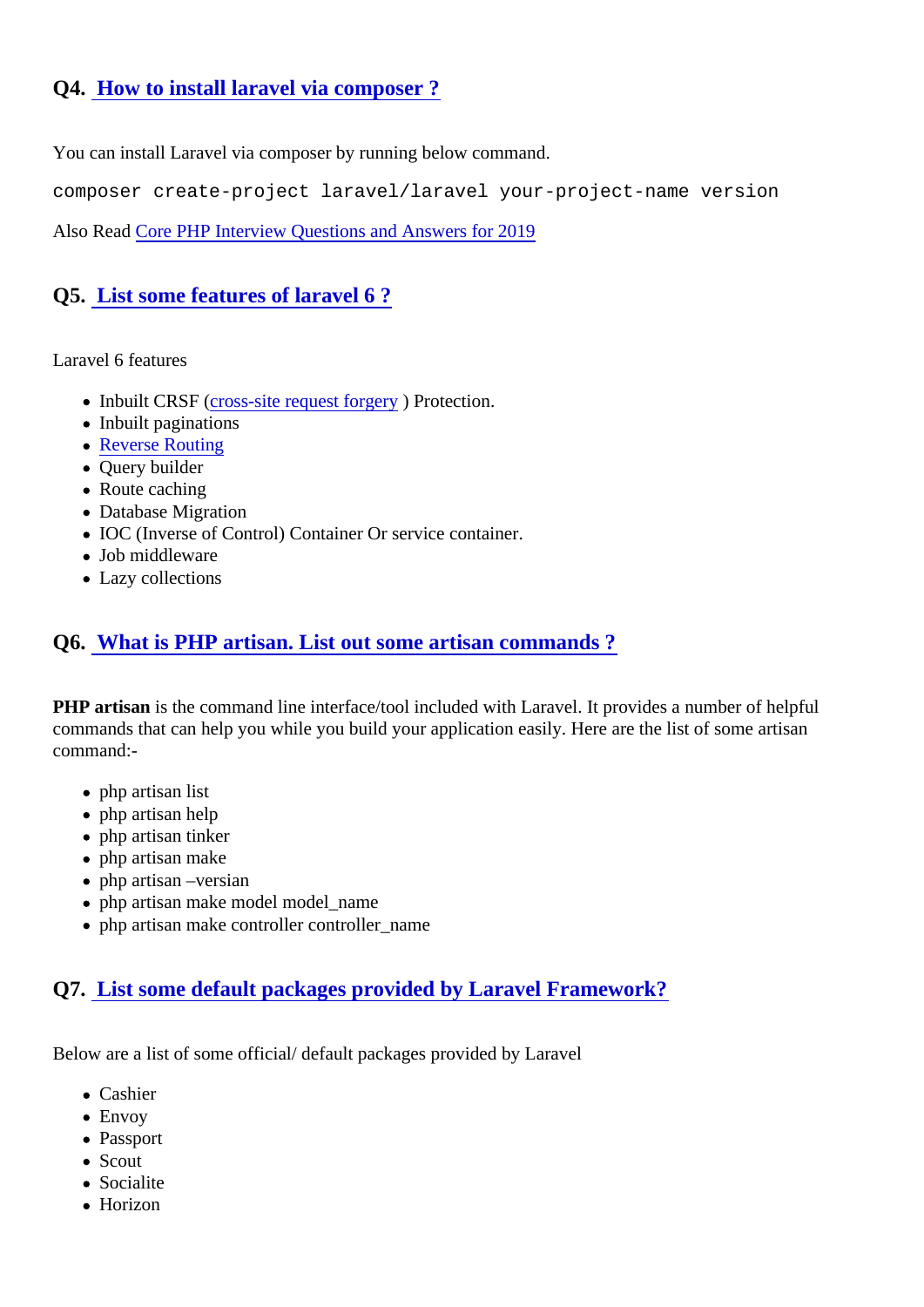• Telescope

# Q8. [What are named routes in Laravel?](https://www.onlineinterviewquestions.com/named-routes-laravel/)

Named routing is another amazing feature of Laravel framework. Named routes allow referring to routes when generating redirects or Urls more comfortably.

You can specify named routes by chaining the name method onto the route definition:

Route::get('user/profile', function () { // })->name('profile');

You can specify route names for controller actions:

Route::get('user/profile', 'UserController@showProfile')->name('profile');

Once you have assigned a name to your routes, you may use the route's name when generating URLs or redirects via the global route function:

// Generating URLs...  $$url = route('profile');$ // Generating Redirects... return redirect()->route('profile');

#### Q9. [What is database migration. How to create migration via artisan](https://www.onlineinterviewquestions.com/database-migration-create-migration-via-artisan/) ?

Migrations are like version control for your database, that's allow your team to easily modify and share the application's database schema. Migrations are typically paired with Laravel's schema builder to easily buil your application's database schema.

Use below commands to create migration data via artisan.

// creating Migration php artisan make:migration create\_users\_table

# Q10. [What are service providers in Laravel ?](https://www.onlineinterviewquestions.com/what-are-service-providers/)

Service Providersare central place where all laravel application is bootstrapped. Your application as well all Laravel core services are also bootstrapped by service providers.

All service providers extend the Illuminate\Support\ServiceProvider class. Most service providers contain a register and a boot method. Within the register method, you should only bind things into the service container. You should never attempt to register any event listeners, routes, or any other piece of functional within the register method.

You can read more about service provider from

Q11. [Explain Laravel's service container ?](https://www.onlineinterviewquestions.com/explain-laravels-service-container/)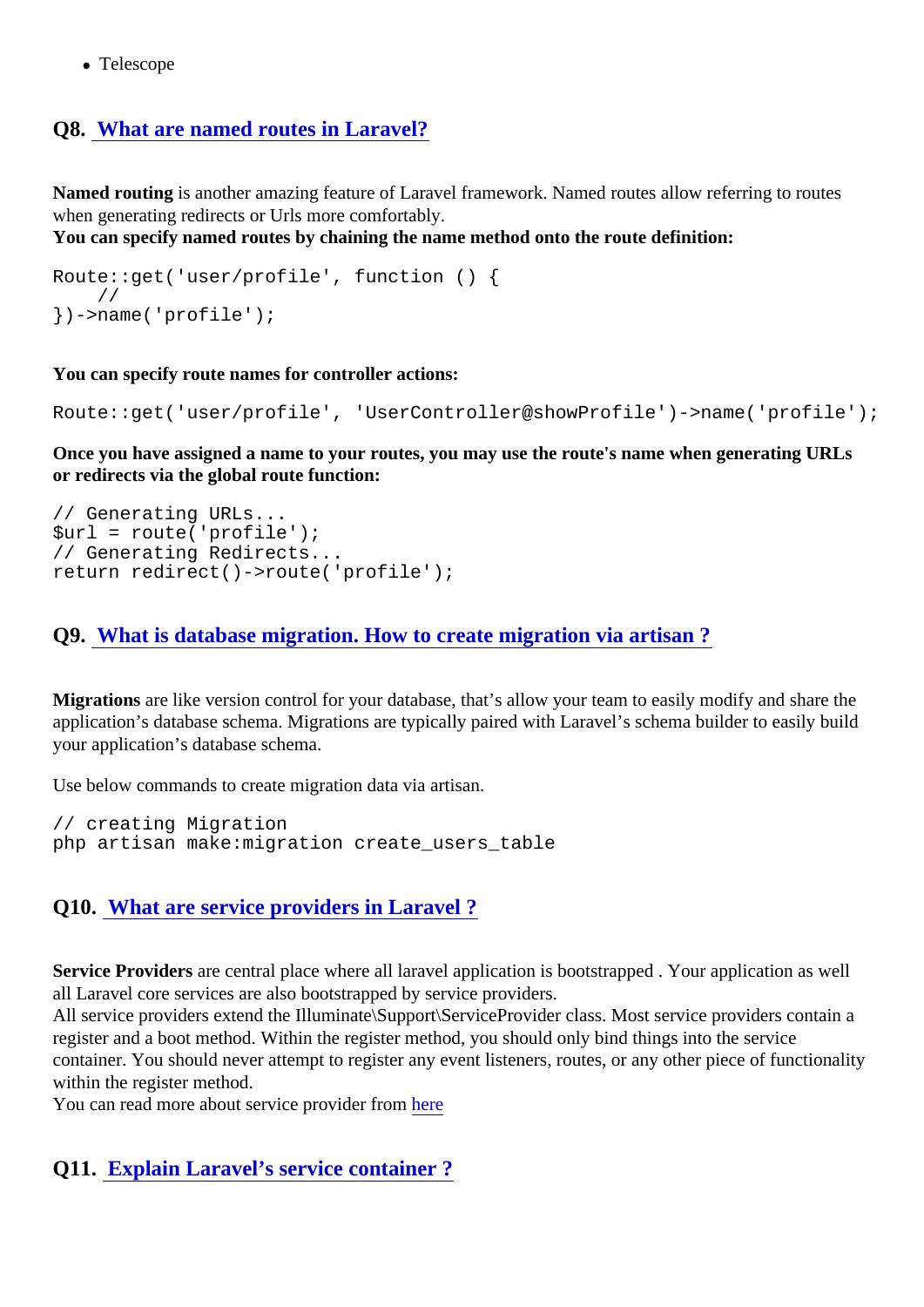One of the most powerful feature of Laravel is subsetice Container. It is a powerful tool for resolving class dependencies and performing dependency injection in Laravel. Dependency injectionis a fancy phrase that essentially means class dependencies are "injected" into the class via the constructor or, in some cases, "setter" methods.

Q12. [What is composer ?](https://www.onlineinterviewquestions.com/what-is-composer/)

Composeris a tool for managing dependency in PHP. It allows you to declare the libraries on which your project depends on and will manage (install/update) them for you. Laravel utilizes Composer to manage its dependencies.

#### Q13. [What is dependency injection in Laravel ?](https://www.onlineinterviewquestions.com/dependency-injection-laravel/)

In software engineering, dependency injection is a technique whereby one object supplies the dependencies of another object. A dependency is an object that can be used (a service). An injection is the passing of a dependency to a dependent object (a client) that would use it. The service is made part of the client's state.[1] Passing the service to the client, rather than allowing a client to build or find the service, is the fundamental requirement of the pattern.

[https://en.wikipedia.org/wiki/Dependency\\_inject](https://en.wikipedia.org/wiki/Dependency_injection)ion

You can do dependency injection via Constructor, setter and property injection.

#### Q14. [What are Laravel Contract's ?](https://www.onlineinterviewquestions.com/what-are-laravel-contracts/)

Laravel's Contracts are nothing but a set of interfaces that define the core services provided by the Larave framework.

[Read more about laravel Contrac](https://laravel.com/docs/5.6/contracts)t's

#### Q15. [Explain Facades in Laravel ?](https://www.onlineinterviewquestions.com/explain-facades-laravel/)

Laravel Facades provides a static like an interface to classes that are available in the application's service container. Laravel self-ships with many facades which provide access to almost all features of Laravel 's. Laravel facades serve as "static proxies" to underlying classes in the service container and provide benefit of a terse, expressive syntax while maintaining more testability and flexibility than traditional static method of classes. All of Laravel's facades are defined in the Illuminate\Support\Facades namespace. You can ea access a facade like so:

use Illuminate\Support\Facades\Cache;

```
Route::get('/cache', function () {
   return Cache::get('key');
});
```

```
Q16. What are Laravel eloquent?
```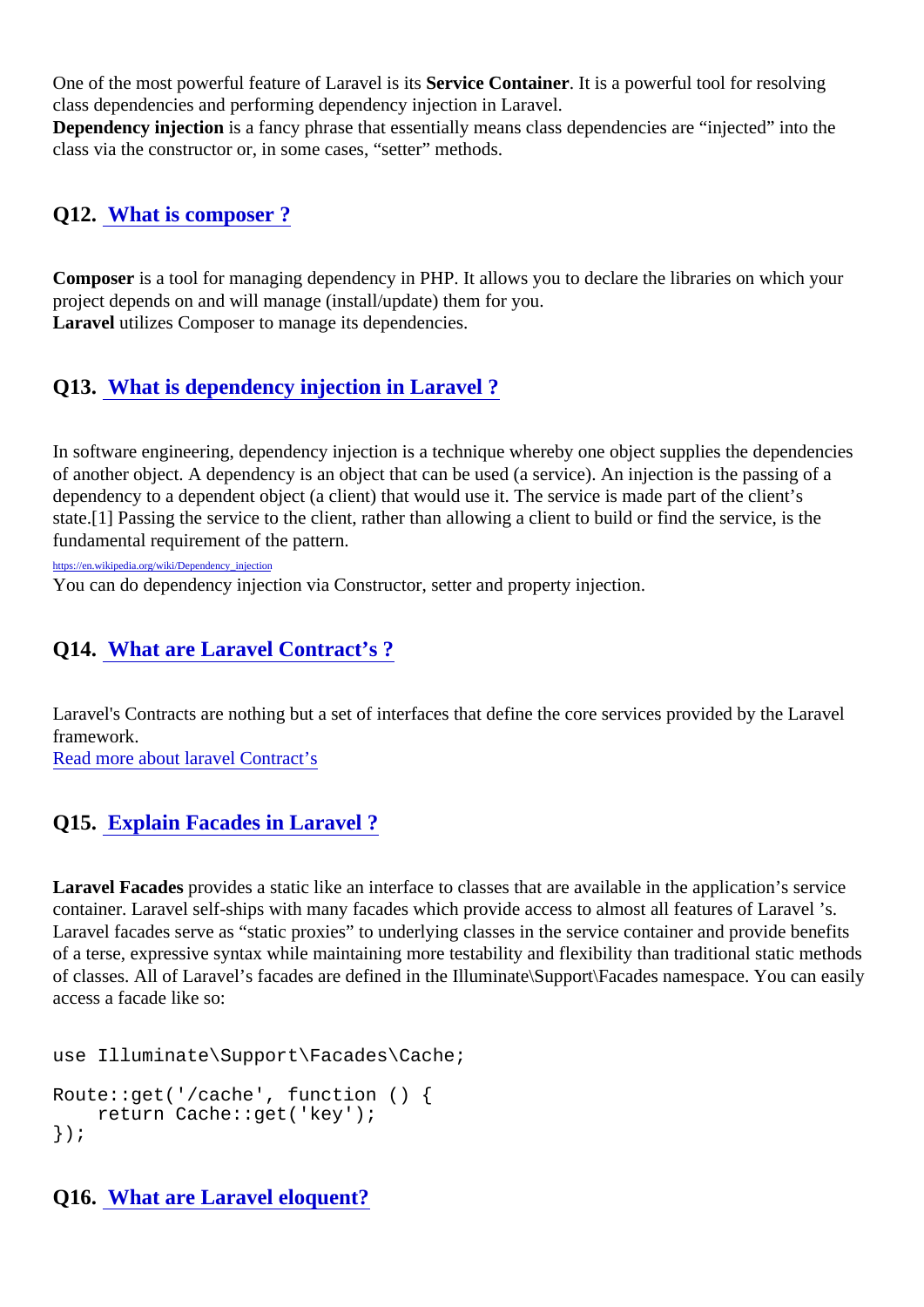Laravel's Eloquent ORM is simple Active Record implementation for working with your database. Laravel provide many different ways to interact with your database, Eloquent is most notable of them. Each databa table has a corresponding "Model" which is used to interact with that table. Models allow you to query for data in your tables, as well as insert new records into the table.

Below is sample usage for querying and inserting new records in Database with Eloquent.

// Querying or finding records from products table where tag is 'new' \$products= Product::where('tag','new'); // Inserting new record \$product =new Product; \$product->title="Iphone 7"; \$product->price="\$700"; \$product->tag='iphone'; \$product->save();

Q17. [How to enable query log in Laravel ?](https://www.onlineinterviewquestions.com/enable-query-log-laravel/)

Use the enable Query Logmethod to enable query log in Laravel

DB::connection()->enableQueryLog(); You can get array of the executed queries by using getQueryLog method: \$queries = DB::getQueryLog();

#### Q18. [What is reverse routing in Laravel?](https://www.onlineinterviewquestions.com/reverse-routing-laravel/)

Laravel reverse routing is generating URL's based on route declarations. Reverse routing makes your application so much more flexible. It defines a relationship between links and Laravel routes. When a link is created by using names of existing routes, appropriate Uri's are created automatically by Laravel. Here is example of reverse routing.

// route declaration

Route::get('login', 'users@login');

Using reverse routing we can create a link to it and pass in any parameters that we have defined. Optional parameters, if not supplied, are removed from the generated link.

{{ HTML::link\_to\_action('users@login') }}

It will automatically generate an Url like http://xyz.com/login in view.

Q19. [How to turn off CRSF protection for specific route in Laravel?](https://www.onlineinterviewquestions.com/turn-off-crsf-protection-specific-route-laravel/)

To turn off CRSF protection in Laravel add following codes in "app/Http/Middleware/VerifyCsrfToken.php"

//add an array of Routes to skip CSRF check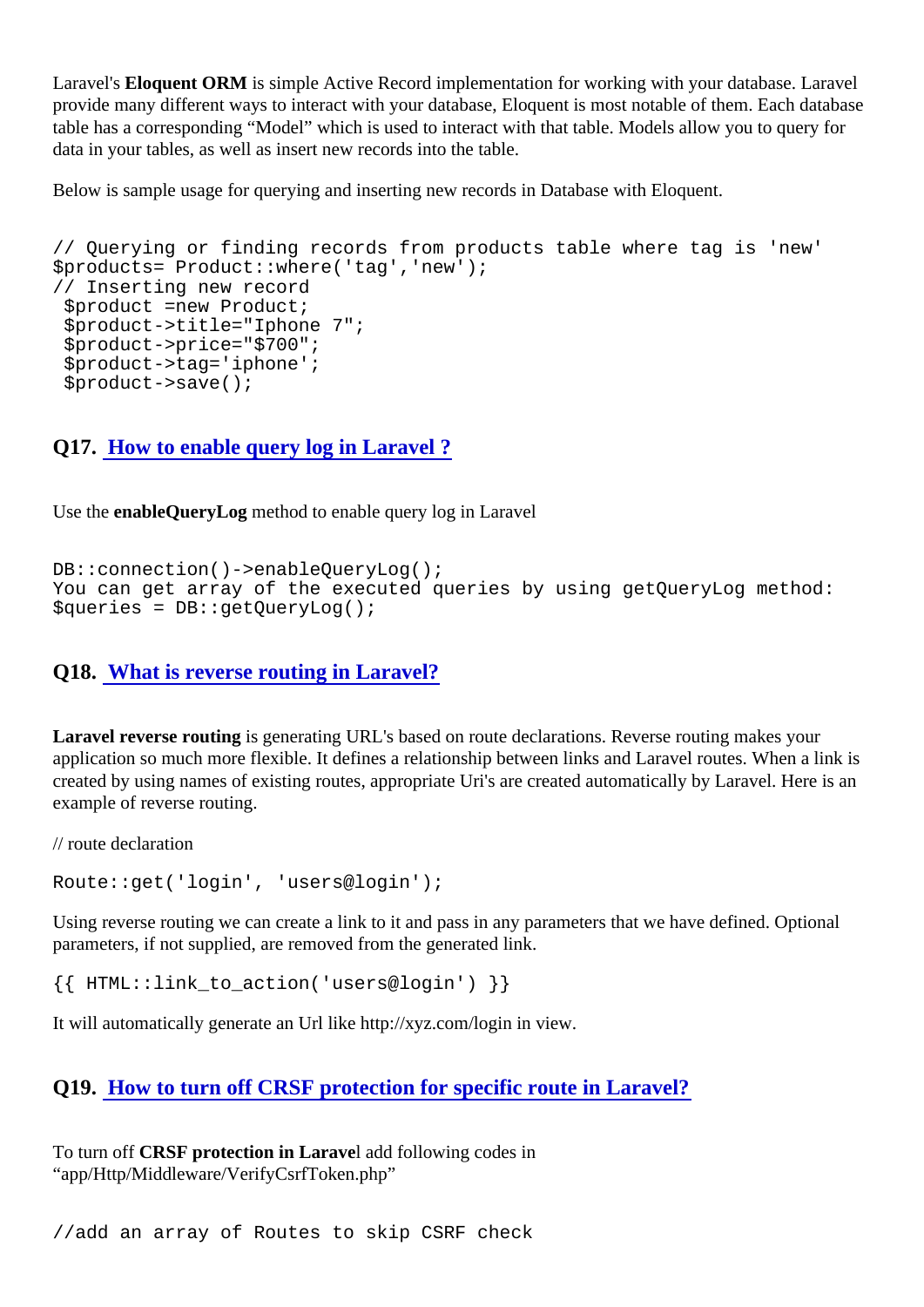```
private $exceptUrls = ['controller/route1', 'controller/route2'];
 //modify this function
public function handle($request, Closure $next) {
 //add this condition foreach($this->exceptUrls as $route) {
 if ($request->is($route)) {
  return $next($request);
 }
}
return parent::handle($request, $next);
}
```

```
Q20. What are traits in Laravel?
```
PHP Traits are simply a group of methods that you want include within another class. A Trait, like an abstract class cannot be instantiated by itself. Trait are created to reduce the limitations of single inheritand in PHP by enabling a developer to reuse sets of methods freely in several independent classes living in different class hierarchies.

Here is an example of trait.

```
trait Sharable {
```

```
 public function share($item)
 {
   return 'share this item';
  }
```
}

You could then include this Trait within other classes like this:

class Post {

use Sharable;

}

```
class Comment {
```

```
 use Sharable;
```
}

Now if you were to create new objects out of these classes you would find that they both have the share() method available:

\$post = new Post; echo \$post->share(''); // 'share this item'

```
$comment = new Comment;
echo $comment->share(''); // 'share this item'
```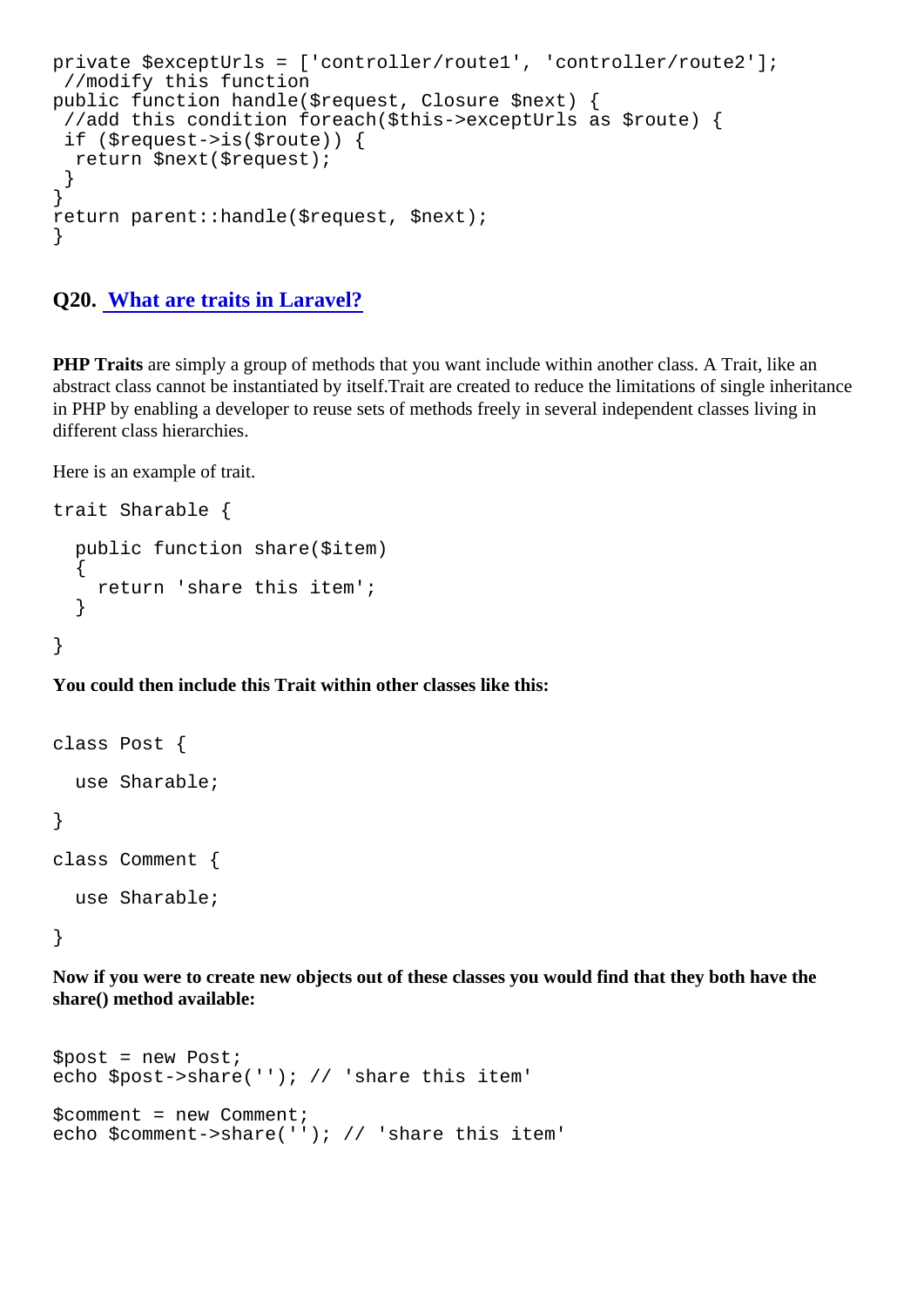# Q21. [Does Laravel support caching?](https://www.onlineinterviewquestions.com/laravel-support-caching/)

Yes, Laravel supports popular caching backends like meached and Redis.

By default, Laravel is configured to use file cache driver, which stores the serialized, cached objects in the file system.For large projects, it is recommended to use Memcached or Redis.

#### Q22. [Explain Laravel's Middleware?](https://www.onlineinterviewquestions.com/explain-laravels-middleware/)

As the name suggests, Middleware acts as a middleman between request and response. It is a type of filtering mechanism. For example, Laravel includes a middleware that verifies whether the user of the application is authenticated or not. If the user is authenticated, he will be redirected to the home page otherwise, he will be redirected to the login page.

There are two types of Middleware in Laravel. Global Middleware: will run on every HTTP request of the application. Route Middleware: will be assigned to a specific route. [Read more about Laravel middlewa](/blog/laravel-5-5-middleware-complete-tutorial/)res

#### Q23. [What is Lumen?](https://www.onlineinterviewquestions.com/what-is-lumen/)

Lumen is PHP micro-framework that built on Laravel's top components.It is created by Taylor Otwell. It is perfect option for building Laravel based micro-services and fast REST API's. It's one of the fastest microframeworks available.

You can install Lumen using composer by running below command

composer create-project --prefer-dist laravel/lumen blog

#### Q24. [Explain Bundles in Laravel?](https://www.onlineinterviewquestions.com/explain-bundles-laravel/)

In Laravel, bundles are also called packages. Packages are the primary way to extend the functionality of Laravel. Packages might be anything from a great way to work with dates like Carbon, or an entire BDD testing framework like Behat.In Laravel, you can create your custom packages too. You can read more ab packages fro[m here](https://laravel.com/docs/5.8/packages)

Q25. [How to use custom table in Laravel Modal ?](https://www.onlineinterviewquestions.com/use-custom-table-laravel-modal/)

You can use ustom table in Laravel by overriding protected \$table property of Eloquent.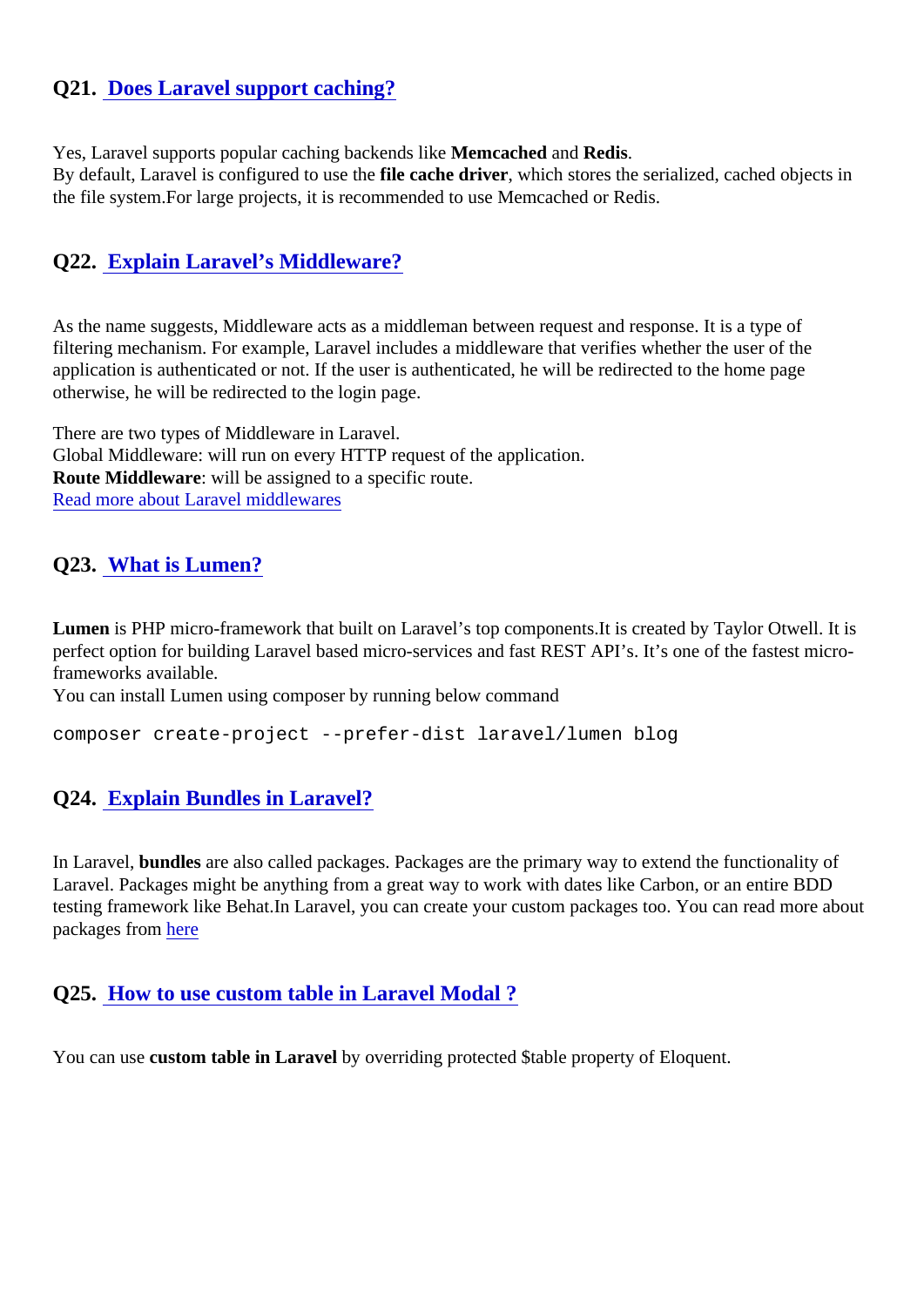Below is sample uses

class User extends Eloquent{ protected \$table="my\_user\_table";

}

Q26. [List types of relationships available in Laravel Eloquent?](https://www.onlineinterviewquestions.com/list-types-relationships-available-laravel-eloquent/)

Below are types of relationships supported by Laravel Eloquent ORM.

- One To One
- One To Many
- One To Many (Inverse)
- Many To Many
- Has Many Through
- Polymorphic Relations
- Many To Many Polymorphic Relations

You can read more about relationships in Laravel Eloquent [here](https://laravel.com/docs/5.4/eloquent-relationships)

## Q27. [Why are migrations necessary](https://www.onlineinterviewquestions.com/why-are-migrations-necessary/)?

Migrations are necessary because:

- Without migrations, database consistency when sharing an app is almost impossible, especially as more and more people collaborate on the web app.
- Your production database needs to be synced as well.

Q28. [Provide System requirements for installation of Laravel framework ?](https://www.onlineinterviewquestions.com/provide-system-requirements-installation-laravel-5-4/)

In order to install Laravel, make sure your server meets the following requirements:

- $PHP \ge 7.1.3$
- OpenSSL PHP Extension
- PDO PHP Extension
- Mbstring PHP Extension
- Tokenizer PHP Extension
- XML PHP Extension
- Ctype PHP Extension
- JSON PHP Extension

Q29. [List some Aggregates methods provided by query builder in Laravel](https://www.onlineinterviewquestions.com/list-some-aggregates-methods-provided-by-query-builder-in-laravel/) ?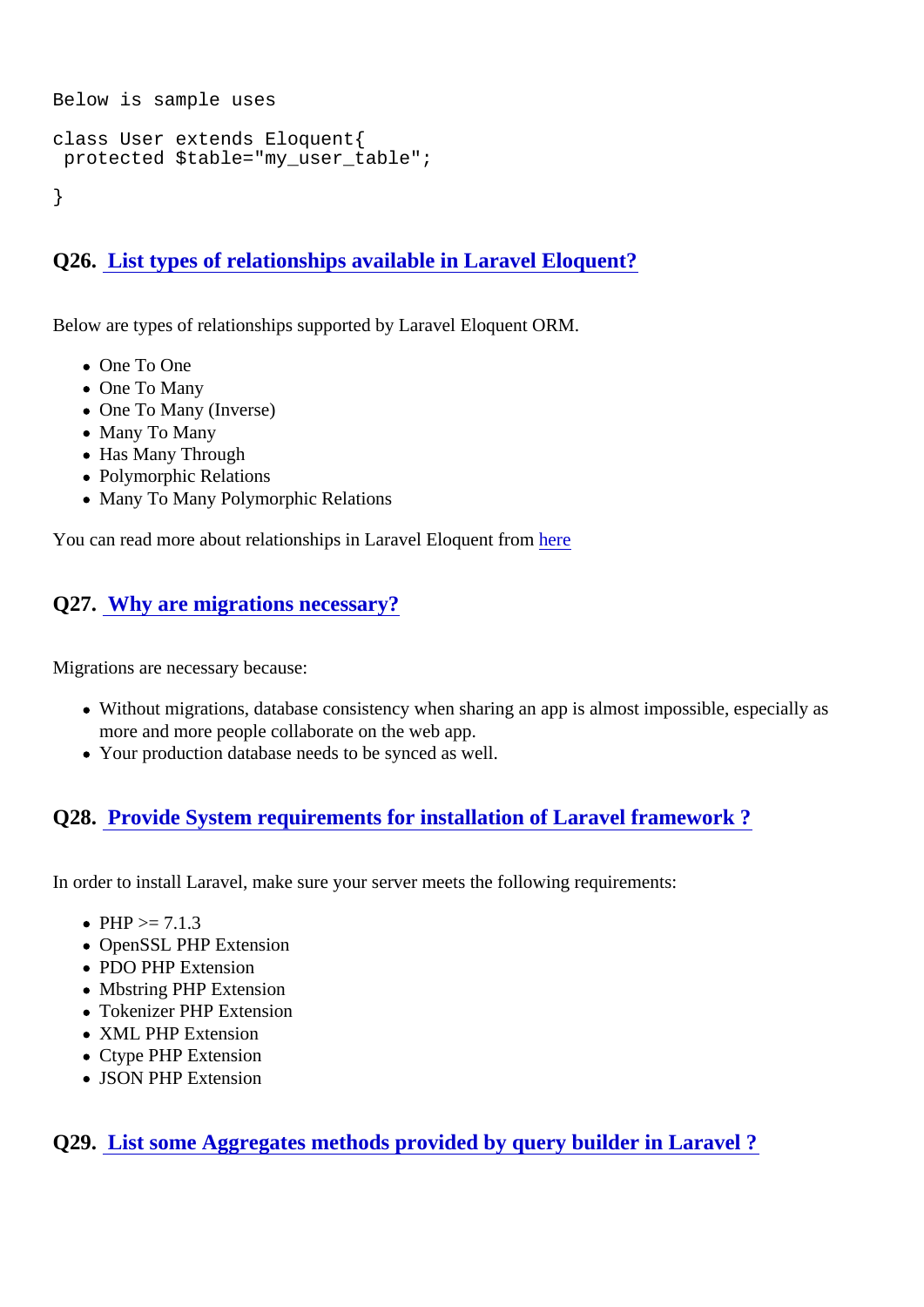- $\bullet$  count()
- $\bullet$  max()
- $\bullet$  min()
- $\bullet$  avg()
- $\bullet$  sum()

Also Rea[d Laravel 5 interview questions 201](https://www.onlineinterviewquestions.com/laravel-interview-questions-and-answers/)9

# Q30. [What is Laravel Vapor?](https://www.onlineinterviewquestions.com/what-is-laravel-vapor/)

It is a serverless deployment platform that is powered by **A&W** avel Vapor provides on-demand autoscaling with zero server maintenance.

# Q31. [What are pros and cons of using Laravel Framework](https://www.onlineinterviewquestions.com/pros-cons-using-laravel-framework/)?

Pros of using Laravel Framework

- 1. Laravel framework has in-built lightweight blade template engine to speed up compiling task and create layouts with dynamic content easily.
- 2. Hassles code reusability.
- 3. Eloquent ORM with PHP active record implementation
- 4. Built in command line tool "Artisan" for creating a code skeleton , database structure and build their migration

Cons of using laravel Framework

- 1. Development process requires you to work with standards and should have real understanding of programming
- 2. Laravel is new framework and composer is not so strong in compapento for node.js), ruby gems and python pip.
- 3. Development in laravel is not so fast in compare to ruby on rails.
- 4. Laravel is lightweight so it has less inbuilt support in compare to django and rails. But this problem can be solved by integrating third party tools, but for large and very custom websites it may be a tedious task

#### Q32. [What is the Laravel Cursor?](https://www.onlineinterviewquestions.com/what-is-the-laravel-cursor/)

The cursor method in the Laravelis used to iterate the database records using a cursor. It will only execute a single query through the records. This method is used to reduce the memory usage when processing through a large amount of data.

Example of Laravel Cursor